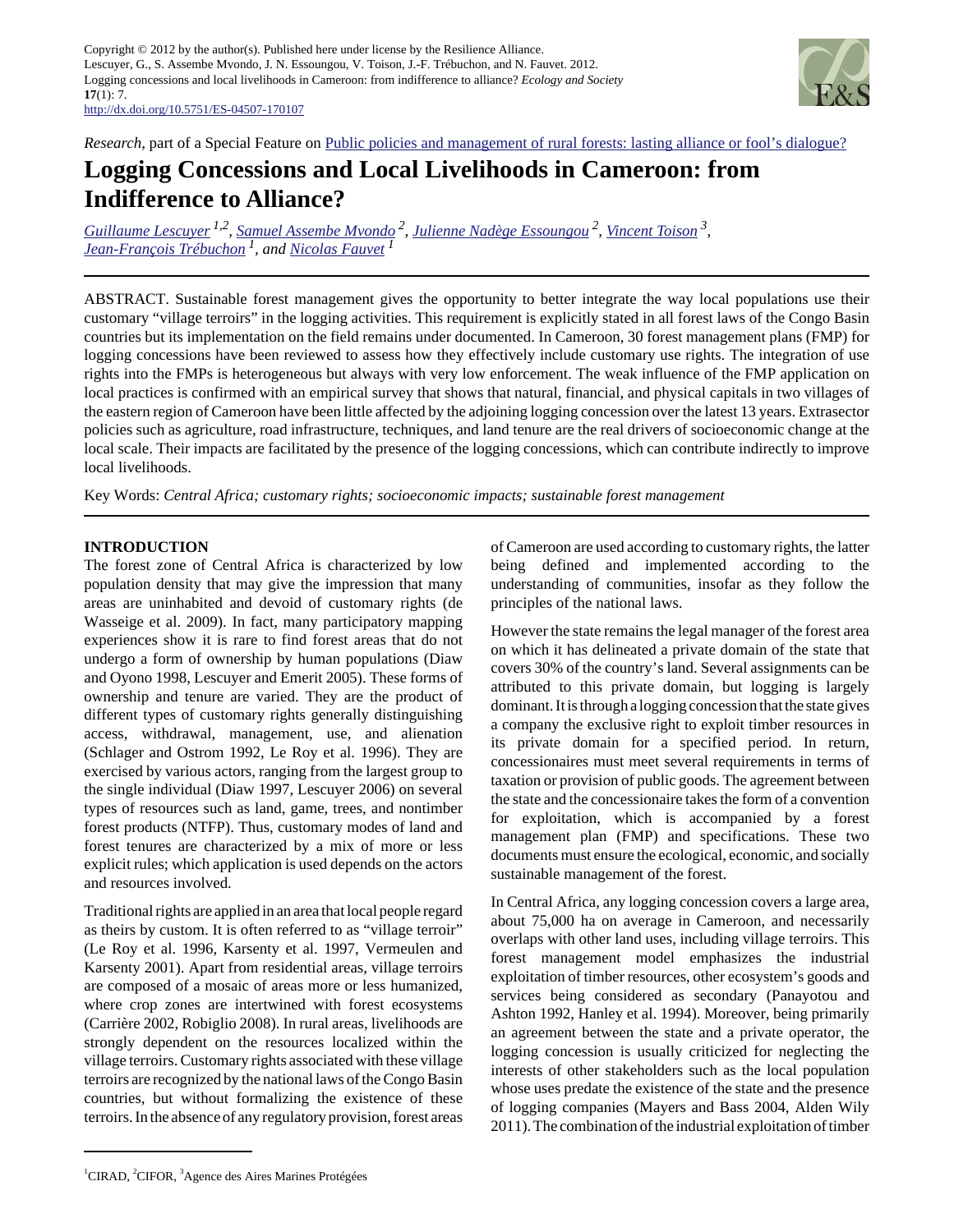species often by foreign companies and the customary uses of forest resources by local people is debated in Central Africa. For some, the logging concession model remains relevant but needs to be reformed to better integrate all forest goods and services as well as the aspirations of local stakeholders (Nasi et al. 2006, Singer and Karsenty 2008). The political choice of sustainable forest management in the 1990s and the implementation of private certification schemes support this evolution (Delvingt and Lescuyer 2007, Topa et al. 2009, Cerutti et al. 2011).

Another current of thought questions the model of timber concession based on a FMP; besides being seen as a legacy of the colonial period, the concession exhibits significant failings such as the despoilment of human populations (Hoare 2007, Long 2007, Alden Wily 2011), a low impact on rural poverty (Counsell 2007, van Dorp 2007), the delegitimation of local authorities (Molnar et al. 2010), and the maintenance of poor governance in the forestry sector (Counsell 2007, Wilson 2007).

The debate between proponents of both positions almost always focuses on the first steps of the forest management process, with concerns over the delimitation of concessions, their mode of attribution, or the content of the FMPs. However, there is little information on the implementation of the FMPs and their actual impacts on village terroirs and local livelihoods. To examine the connection between the application of the concession model and the variation of local livelihoods, the article focuses on the Cameroon situation, the most advanced country in enforcing forest management in the Congo Basin region (de Wasseige et al. 2009), and considers two levels of analysis. After presenting the methods and context of study, we assess the overall impact at the national scale of direct contributions from logging concessions to their surrounding villages. We then consider how local livelihoods in two communities have evolved during the last decade in the vicinity of a logging concession. We conclude on the potentiality of the forest concession model to indirectly favor local livelihoods.

## **METHODS**

Three survey methods were implemented: review of FMPs, interviews with managers of forest concessions, and monitoring of local practices and infrastructure. The integration of customary rights in the FMPs is analyzed on the basis of 30 FMPs approved by the Ministry of Forests (Fig. 1). They were selected on the basis of their availability at the Ministry of Forests or at international cooperation agencies.

In May 2011, Cameroon had 114 logging concessions, of which 74 had a FMP approved by the forestry administration. The reviewed FMPs regard concessions that are located throughout the forest area. They were examined by using the same analytical framework including variables such as authorized activities in the various specialized areas and existence of conflict resolution structures.





After the review of 30 FMPs, nine enterprises were contacted to make them explain how they concretely enforce the regulation of customary rights enacted in their FMP. Willingness to collaborate on this survey was the main criterion for selecting these companies. Individual, semiopen interviews were conducted in each company with the person in charge of the implementation of the FMP.

Last, the analysis of the actual impact of the logging concession model on customary rights and local livelihoods is based on a case study. This concession is located in the eastern region of Cameroon and covers an area of 73,600 ha. It has been officially operated by a European company since 2002, according to a FMP approved in 2005. This company has been providing massive efforts in recent years to obtain a certificate of sustainable management, but as of the present it can only prove that the timber extracted from its concession abides by the national regulations. This concession is located approximately 150 km from the regional capital, in a relatively landlocked area. It is surrounded by 42 villages with approximately 11,200 people. Its economic, technological, demographic, social, and ecological backgrounds are shared by the vast majority of concessions located in the regions of eastern and southern Cameroon (Ruiz-Pérez et al. 2005).

Two villages, Gouté and Djémiong, were selected for the assessment of the concession's impacts on local livelihoods. They are representative of rural isolated areas in Cameroon (Lescuyer 2000, Takforyan 2001). They are medium in size, with 121 residents in Gouté and 397 in Djémiong. Their economies are characterized by a strong dependence on agricultural and forest resources. These populations remain below the poverty-line level, with an average individual income around 235€/year. The two villages are located in the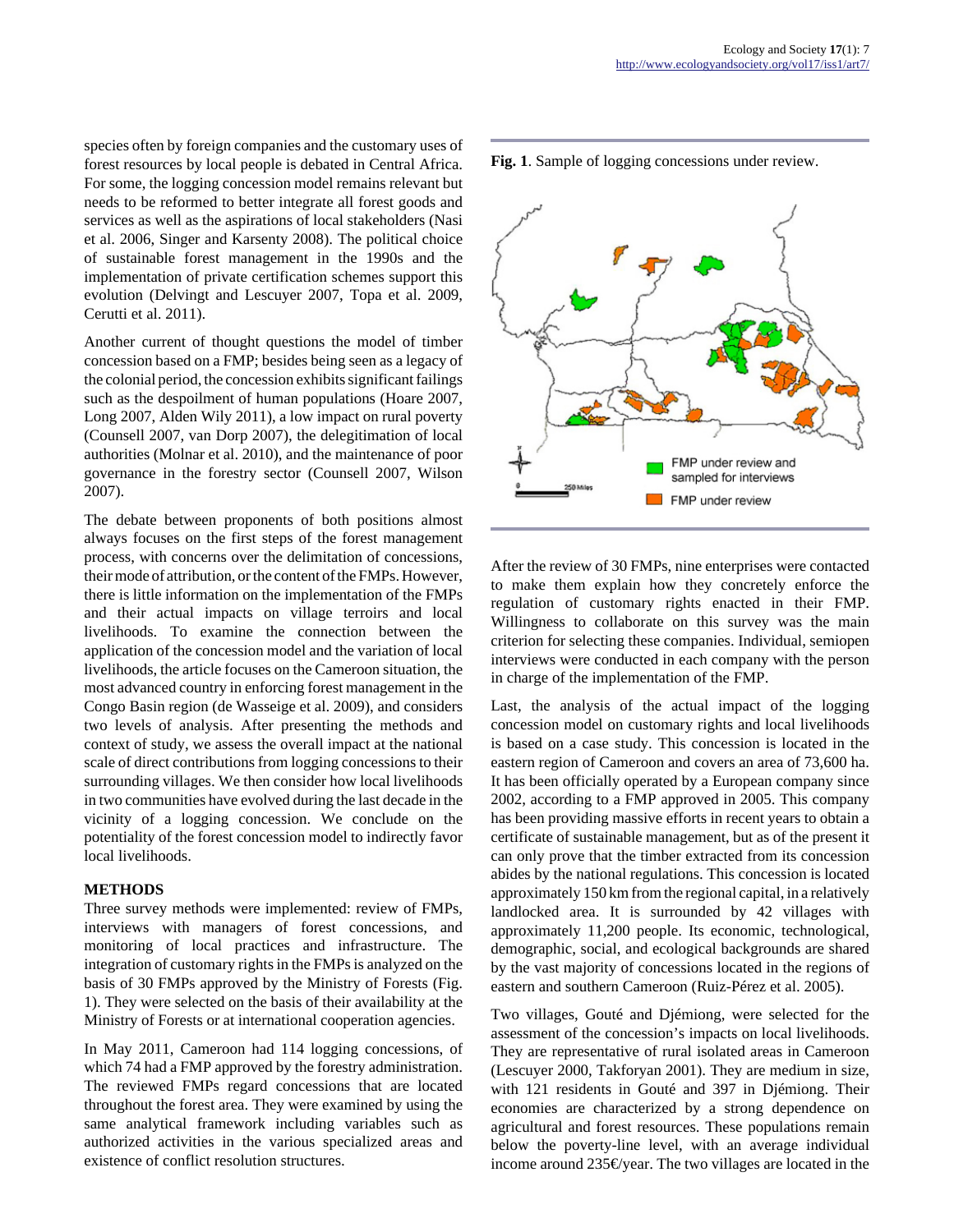vicinity of a logging concession but are not close to the city where the industrial sawmill is based; therefore, even if local forest practices are indeed modified by the timber harvesting operations that have occurred over the last five years near the villages, the two villages' economies are under little influence of the presence of hundreds of workers employed by the logging company.

The impact of this concession is estimated from the variation of local uses of forest resources and space, the number and quality of collective infrastructure, and the income level in the two villages between 1995 and 2008. This small sample is because of two methodological choices: (1) a direct monitor of local practices rather than interviews with villagers on their forest and farm practices; (2) a comparison of the current practices with the same practices in 1995, before establishment of the concession, to propose a diachronic analysis. Availability of previous information and cumbersome investigations prevent extending these surveys to a wider area.

In both villages, a large sample of households was followed with the same survey protocols for both periods. In 1995, all households were followed in the two villages, i.e., 20 households in the village of Gouté and 30 households for Djémiong. These same households were selected in 2008, but the 20 households in Gouté then represented 87% of the total number, and the 30 households in Djémiong was a sample of 73% of the total number of households in this village. Each household was surveyed every week for a full year. A first questionnaire focused on money inflows and outflows in budget(s) of the household during the previous week. A second questionnaire recorded all forest resources extracted during the previous week by all household members. These questionnaires were filled in with the head of the household together with the other household's members.

The evolution of hunting activities and the change in the households' revenues were assessed with statistical nonparametrical tests. They were performed with SPSS 16.0 with a significant level of 95%. The evolution of agricultural areas within the logging concession was described on the basis of a series of three satellite pictures, the first in 1984 (dry season, Landsat TM), the second in 1999 (dry season, Landsat ETM +), and third in 2007 (short rainy season, Aster image). The images were photo-interpreted on the basis of spectral signatures, according to a simplified classification highlighting areas of dense forest and agricultural areas over a distance of 1 km on either side of the roads and tracks.

# **DIRECT IMPACTS OF FOREST CONCESSIONS ON LOCAL LIVELIHOODS: A MACROLEVEL ANALYSIS**

The beginning of forest exploitation and granting of concessions are related to the early decades of colonization in the Central Africa countries (Coquery-Vidrovitch 2001). This was primarily a silvicultural approach that survived until mid-1980 (Valeix 1999, Nasi et al. 2006). An integrated forest management model emerged from the Rio de Janeiro Earth Summit in 1992 and through the development of the Tropical Forestry Action Plans (Cailliez 1991, Nguinguiri 1999). In Cameroon, the participatory forest management became the norm with the advent of the forestry legislation of 1994. Since then, besides the involvement of local stakeholders in this process, forest management must also contribute formally and directly to local socioeconomic development. In particular, logging concession holders must face three requirements: commitment of local stakeholders in forest management, contribution to infrastructure, and regulation of customary use rights. Each of these is considered, through literature review for the first two and on the basis of the 30 FMPs reviews and concessionaires' interviews for the latter.

# **Involvement of local population in the forest management process**

Logging companies must involve local people at various stages of the forest management process, i.e., the delineation of the concession, the preliminary socioeconomic survey, the creation of a conflict resolution structure, and the establishment of village organizations in charge of monitoring the socioeconomic achievements of the company (Collas de Chatelperron 2005). As a consequence, many village committees are put in place but face three important obstacles : (1) they are often short-lived and do not allow communities to organize themselves over the medium or long term (Oyono 2004, Lescuyer 2006); (2) they are frequently the subject of misappropriation by elites villagers, who turn them into a tool for economic or political power (Karsenty 1999, Mbairamadji 2009); (3) they remain highly dependent, both in financial and technical terms, on the logging company or other supportive external actors (Assembe Mvondo 2006, Oyono et al. 2006). As a result, without being artificial, the process of local participation in forest management is still largely dominated by the logging company and moderately integrates the concerns of surrounding communities.

# **Contributions to infrastructure**

Logging companies have to participate in improving the living conditions of local populations. This contribution takes two forms. The first requirement is the payment to the communities of an amount equivalent to 10% of the annual forestry fee. This mechanism has been met with limited success (Oyono 2005, Assembe Mvondo 2006, Lescuyer et al. 2008, Morrison et al. 2009). The second obligation for the logging company is the provision of "social works" to communities, as indicated in the specifications that go with the FMP. Here again, the impact at the village level is weak for two reasons: (1) contributions to social works are generally recommended but not mandatory for the concessionaire; (2) specifications generally remain confidential and these documents are hardly accessible to rural populations (Bigombe Logo 2004, Lescuyer 2007).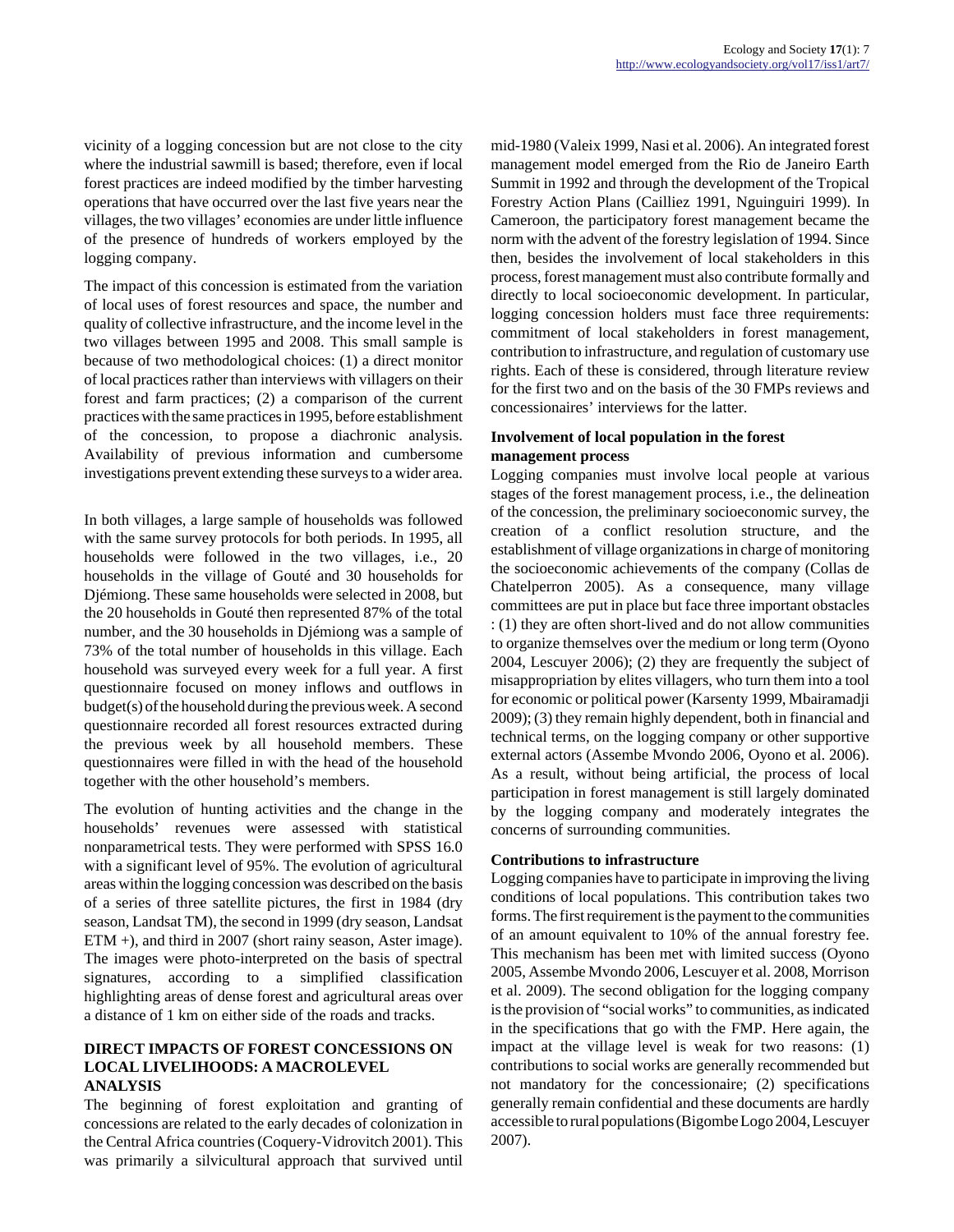|                       | Customary uses of natural resources                   |                                   |                                     |            |  |  |  |  |
|-----------------------|-------------------------------------------------------|-----------------------------------|-------------------------------------|------------|--|--|--|--|
|                       | <b>NTFP</b><br>Fuelwood & lumber<br>Hunting & Fishing |                                   |                                     |            |  |  |  |  |
| Production<br>Areas   | Authorized                                            | Authorized<br>but for             | Authorized but for self-consumption | Prohibited |  |  |  |  |
| Protection<br>Areas   | but<br>for                                            | self-consumption<br>only and with | Prohibited                          | Prohibited |  |  |  |  |
| Agroforestry<br>Areas | self-consumption<br>only                              | traditional<br>techniques         | Authorized but for self-consumption | Authorized |  |  |  |  |

|  | Table 1. Legal constraints to local uses in a logging concession. |  |  |
|--|-------------------------------------------------------------------|--|--|
|  |                                                                   |  |  |

#### **Regulation of customary use rights**

In addition to its formal obligations, the logging company must also indicate in its FMP how customary use rights will be taken into account and administered within the concession. Inside the concession, microzoning sorts the areas that are assigned to timber logging (production area), those turned to the protection of ecosystems (protection area) and, sometimes, those used for agroforestry (agroforestry area). Four local uses, i.e., NTFP extraction, hunting, fuelwood and lumber, and agriculture, are usually considered in the FMP and regulated according to the forestry law (Table 1).

The exercise of use rights in these various areas is detailed in the FMP. However their concrete influence on local practices remains poorly documented in Central Africa (Karsenty et al. 2008). Figure 2 to Figure 5 summarize how these four practices are regulated within the 30 reviewed FMPs. There are three possibilities: either the use is authorized, or it is prohibited, or is not mentioned. In these figures, the bordered blocks correspond to the requirements of the law.

**Fig. 2**. Regulation of agriculture in 30 forest management plans.



Agroforestry areas are established in one third of the FMPs although agriculture is in principle prohibited within the logging concessions. Two reasons explain this irregularity. First, the concession has been defined and announced as proposed by the national zoning plan, which did not properly take into account some agricultural areas, and obviously without the participation of residents. Once the concession was announced, the logging company created an agroforestry area within its concession but without allowing its extension. Second, if the law precludes such a use in logging concessions, the official software to elaborate FMPs allows this possibility. Forest managers have therefore used this option, which was then validated by the forestry administration.





In the production areas, the regulation of local uses is consistent with regulatory requirements; over 83% of the consulted FMPs permit hunting, fishing, collection of NTFPs, and timber harvesting, provided that these products are intended for self-consumption. Consistency with forestry regulations is lower for the conservation areas; between 70 and 83% of FMPs regulate customary rights in accordance with the provisions of forestry law.

The description of the use rights regulated in the FMPs does not necessarily mean that these measures are implemented on the ground. Nine forest managers expressed their opinion on the effectiveness of the restrictions imposed on customary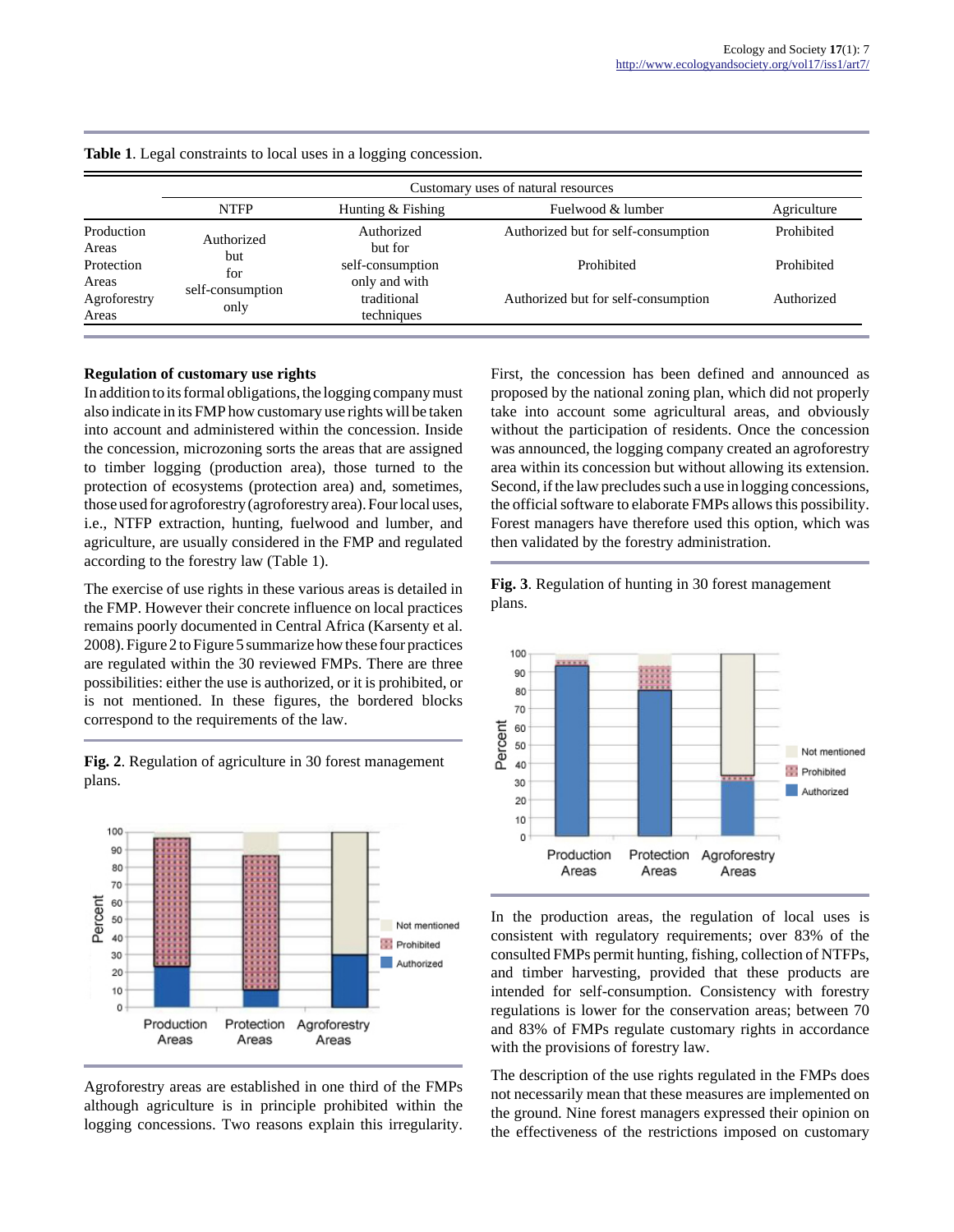rights in their concessions. Figure 6 shows the degree of implementation of these requirements in these concessions.

**Fig. 4**. Regulation of nontimber forest products gathering in 30 forest management plans.



**Fig. 5**. Regulation of fuelwood and timber extraction in 30 forest management plans.



Agriculture is the easiest use to control and regulate by the logging companies because it is a sedentary and easily detectable practice. By contrast, it is much more difficult for companies to fight against the removal of game, NTFP, and wood. Two reasons explain this failure: (1) it is very difficult to know whether the products are actually taken for selfconsumption, as required by law, (2) they are fleeting and mobile uses exercised by a large number of people.

The analysis of the implementation of restrictions on customary use rights in forest concessions in Cameroon reveals the meager success of companies in enforcing their own regulations. Except for agricultural practices and for some occasional military operations against poaching or illegal timber harvesting camps, there is an overall tolerance by companies of the withdrawals in the forest by local people (Vandenhaute and Doucet 2006). This weak enforcement puts in perspective the discourse on the despoilment of customary rights where a concession is granted. In theory, the forestry law and the FMP restrict these rights by prohibiting farming and allowing only extractions for self-consumption in forest concessions. In practice, these restrictions are little applied because they are too expensive and of little use to the company.





The review of available data at the macrolevel shows that the relationship between logging concession and village terroirs is close to neutrality. Forest management does not directly contribute to local economic development but does not either constrain the ways people use forest resources for their living.

# **DIRECT AND INDIRECT IMPACTS OF FOREST CONCESSIONS ON LOCAL LIVELIHOODS: A MICROLEVEL ANALYSIS**

If forest management has not had a substantial direct impact on local livelihoods, it can however exercise some indirect influence on their evolution. The direct and indirect influence is assessed on the basis of a case study that recapitulates livelihood change in two villages of eastern Cameroon between 1995 and 2008, while their customary forests were included in a logging concession in 2002.

Following the sustainable livelihoods framework (Chambers and Conway 1992, Scoones 1998), local livelihood is composed of a portfolio of natural, manufactured, financial, human, and social capitals. In the case study, three sets of variables were selected to embody local livelihoods: (1) the quantity of collective or semicollective installations that stands for manufactured capital; (2) the intensity and spatial scope of two activities related to natural resources, i.e., hunting and shifting cultivation in the concession, that constitute a proxy for natural capital; and (3) the households' income levels that represent financial capital. Human and social capitals have little evolved over the period under study.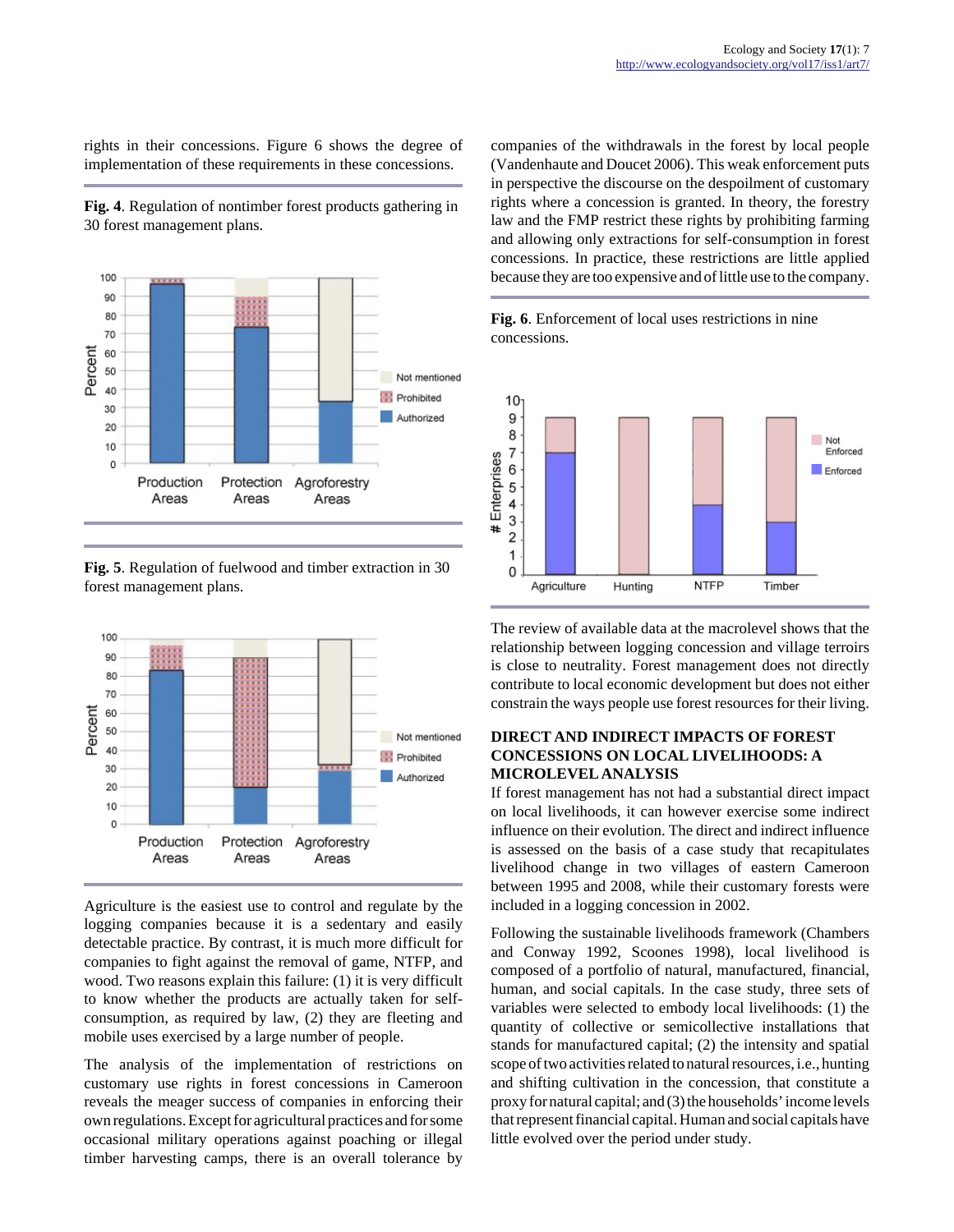| Asset of physical<br>capital | Indicator                                                  |              | Gouté          |                | Diémiong       | Contributors                            |  |
|------------------------------|------------------------------------------------------------|--------------|----------------|----------------|----------------|-----------------------------------------|--|
|                              |                                                            | 1995         | 2008           | 1995           | 2008           |                                         |  |
| state of the road            | according to villagers' perceptions                        | poor         | average        | average        | average        | logging company,<br>international funds |  |
| Transportation means         | Daily opportunities to travel (by bus, car,<br>motorbikes) |              | 10             | 10             | 30             | state, private operators                |  |
| Access to drinkable<br>water | Number of operating water pumps                            | $\mathbf{0}$ | $\mathbf{0}$   | $\overline{0}$ |                | state                                   |  |
| Dispensary                   | Availability of medicines and presence of<br>nursing staff | $\mathbf{0}$ | $\mathbf{0}$   | $\overline{0}$ | $\overline{0}$ |                                         |  |
| School                       | Number of teachers                                         | $\mathbf{0}$ | $\overline{0}$ |                | 3              | self-funding, state                     |  |
| Electricity                  | Number of (working) generators                             | $\Omega$     | 3              | 0              | $\overline{2}$ | self-funding, elites                    |  |
| state of personal houses     | % of houses with an iron roof                              | 32%          | 41%            | 10%            | 12%            | self-funding                            |  |
| Communication means          | Number of radio stations                                   | 4            | 5              | 4              | 5              | council                                 |  |
| <b>Shops</b>                 | Number of (open) shops                                     |              | 3              | 2              | 8              | self-funding                            |  |
| Trade                        | Number of markets per week                                 | 0            | $\Omega$       | $\Omega$       | 0              |                                         |  |
| Equipment 1                  | Number of (working) chainsaws                              | 0            |                | 0              | 8              | self-funding, elites                    |  |
| Equipment 2                  | Number of (working) motorbikes                             | $\mathbf{0}$ | 6              |                | 10             | self-funding                            |  |
| Equipment 3                  | Number of rifles                                           |              | 4              | 1              | 10             | self-funding                            |  |
| Access to credit             | Number of funding organizations                            | $\Omega$     |                | $\Omega$       | $\Omega$       | state                                   |  |
| Leisure 1                    | Existence of a soccer field                                | No           | N <sub>o</sub> | Yes            | Yes            |                                         |  |
| Leisure 2                    | Number of (working) satellite dishes                       |              | 3              | $\Omega$       | 3              | self-funding, logging<br>company        |  |

**Table 2**. Evolution of the physical capital in the two sampled villages.

## **Logging concession and collective or semicollective installations**

National regulations require logging companies to contribute to the improvement of collective infrastructure around their concessions such as schools, dispensaries, or bridges. These investments must answer basic needs of local populations but they can also fund other community initiatives such as semicollective installations that promote development at the village scale. Several assets of physical capital were selected on the basis of the regulatory prescriptions and of similar studies in Cameroon (Sayer et al. 2007, Endamana et al. 2010). The evolution of these assets in the two villages between 1995 and 2008 is reported in Table 2.

The findings at the village level confirm the macrolevel analysis: the direct contribution of the logging company to village infrastructure is weak. The most significant changes between 1995 and 2008, i.e., in transport, numbers of chainsaws and generators, and intra-village trade, are attributable primarily to private and individual investment, which is disconnected from forest management.

## **Logging concession and local uses of forest resources and space**

## *Shifting cultivation in the concession area*

Timber harvesting prompted the logging company to open a forest track in 1994 from east to west across the concession to access the timber resource, to bring logs to sawmill, and then to forward sawing to Douala for export. This is a private road controlled at each end by a barrier. The western part of this track, i.e. the first 18 km starting from Djémiong, is located in the village terroirs of three villages, including Djémiong and Gouté. Of these 18 km, only the first two km are located outside the concession.

Three satellite pictures taken in 1984, 1999, and 2007 were used to assess the extension of agricultural areas along this track. In 1984, the agricultural area covered 55 ha and was located near Djémiong and out of the concession. In 1999, the passing of numerous logging trucks pushed many people to open fields by the roadside to sell their commodities; the swidden agriculture area extended to 88 ha, and the extension occurred mainly in the concession. Only five families, however, decided to relocate permanently next to their fields. In 2007, migration increased as 24 households settled within the concession in five hamlets. In addition to these settlements, many villagers asserted their customary rights to create fields along this track while continuing to live in their home villages. Their primary motivation was access to commercial opportunities. The farmland and fallow surface amounted to 272 ha.

This situation is illegal according to the FMP but it is legitimate in the eyes of farmers who exercise their customary rights within "their forests." It illustrates the interactions between logging companies and local populations in the process of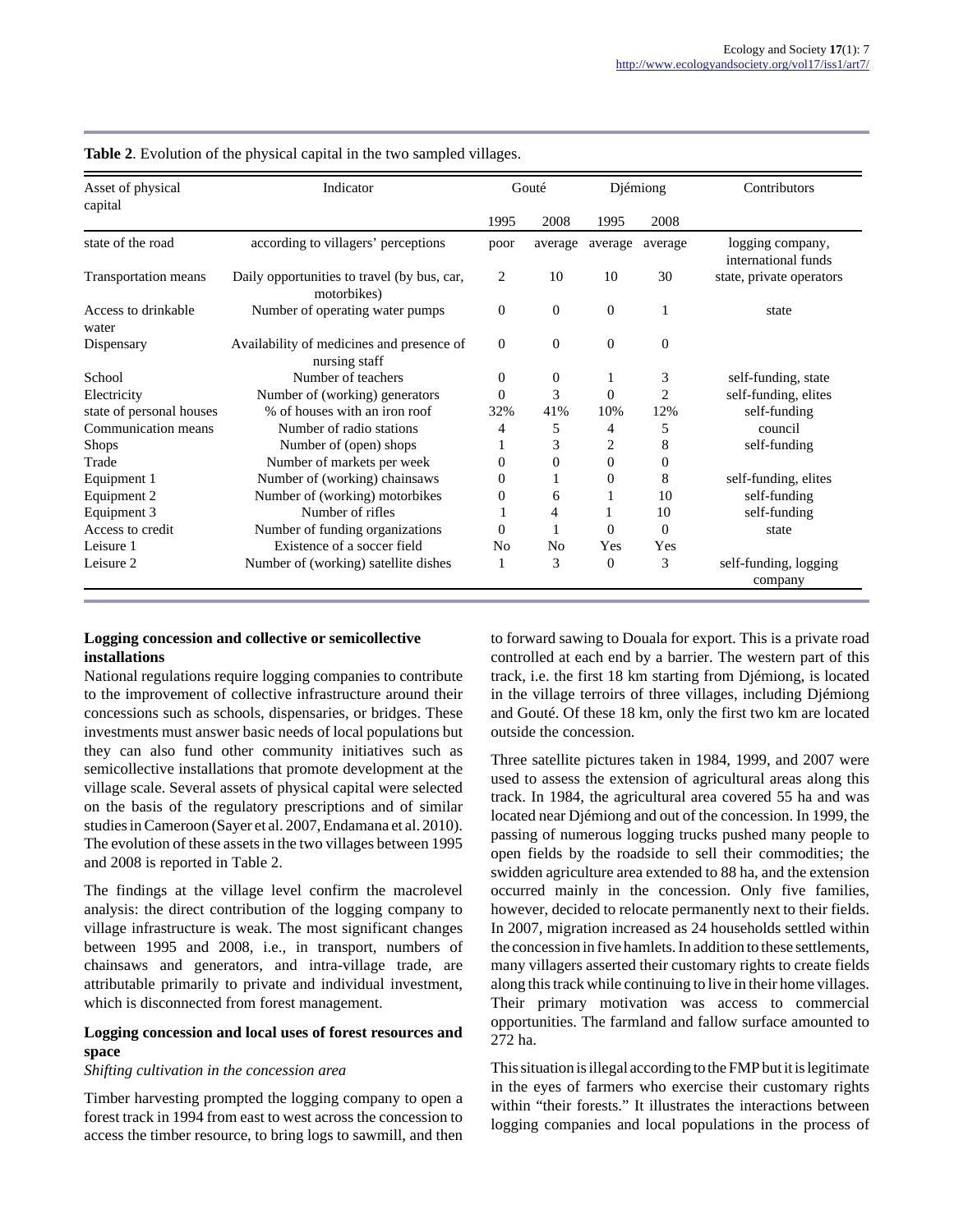deforestation in Central Africa; new roads for timber harvesting are then used by people to develop agriculture and access to trade opportunities that are rare in these remote regions. The result is paradoxical: the concession management and the creation or maintenance of tracks encourages people to settle within the concession, which leads to forest degradation due to the extension of shifting cultivation areas. On the other hand, the development of agriculture is a source of improved livelihoods for rural populations, which is also one of the objectives of sustainable forest management.

## *Intensity of hunting*

The two villages saw most of their hunting territories placed in the concession in 2002. Although hunting is not prohibited, except in the logging area itself, it is a practice regulated according to the FMP. The most logical assumption is the overall reduction in hunting activity in 2008 compared with 1995. Table 3 summarizes all game caught for one year by the sampled households. It shows that the overall number of animals captured in 2008 is higher than in 1995. Except for carnivorous and reptile species, the change in game catches is statistically significant.

**Table 3**. Number of captured animals in the two villages in a year.

| Family      | 1995 | $\%$ | 2008 | $\%$ | $\chi^2$ | p-value               |
|-------------|------|------|------|------|----------|-----------------------|
| Duiker      | 755  | 36%  | 477  | 17%  | 58.30    | 0.000                 |
| Carnivorous | 90   | 4%   | 76   | 3%   | 1.01     | $0.314^{ns}$          |
| <b>Bird</b> | 134  | 6%   | 74   | 3%   | 17.30    | 0.000                 |
| Primate     | 153  | 7%   | 393  | 14%  | 107.60   | 0.000                 |
| Reptile     | 85   | 4%   | 83   | 3%   | 0.02     | $0.877$ <sup>ns</sup> |
| Rodent      | 914  | 43%  | 1660 | 60%  | 217.20   | 0.000                 |
| Wild hog    | 10   | 0%   | 2    | 0%   | 5.33     | 0.021                 |
| Total       | 2141 |      | 2764 |      |          |                       |

Six main factors influence hunting level in tropical forests (Nasi et al. 2008): (1) change of natural habitat, which did not occur in the area because timber has remained selectively harvested by the same logging company with the same techniques; (2) higher human population density, which remains moderate in the case study; (3) cultural change and (4) institutional transformation, both of which have not been observed in the studied area; (5) new hunting techniques, proved by the growing number of shotguns in the two villages (Table 2); and (6) economic development with a better level of transportation infrastructure (Mertens et al. 2001) that is manifest in the studied area through an increase in the number of motorbikes (Table 2) and the paving of the road to Yaoundé.

In the surveyed area, easier access to markets combined with the extension of shotgun hunting would allow local populations to provide the urban demand with an increased quantity of large game such as duikers, carnivorous species, and wild hogs. On the other hand, this quantity has declined. The depletion of duikers is found elsewhere in Central Africa and often denotes an overexploitation of these species (Laurance et al. 2006, van Vliet and Nasi 2007). In Gouté and Djémiong, rodents and small primates, which are hunted mainly in the forest-agriculture mosaic, constitute the major preys of hunters. The evolution of hunting in the studied area illustrates a current trend in Central Africa: large game species with low intrinsic rates of population increase and long generation time are the first to disappear, leaving behind only the most resilient and small species with high intrinsic rates of population increase and shorter generation time (Nasi et al. 2008).

The change in the number of hunting trips between the two periods reveals the same variation of animal population (Table 4); hunting is a declining activity, especially when it is practiced inside the logging concession. Because the same decline is also observed outside the logging concession, the decreasing number of hunting visits in the concession is not primarily influenced by the ban of commercial hunting established in the FMP. Villagers generally fall back on garden hunting because the chance of trapping or shooting a large mammal is low, even in forest ecosystems remote from villages. The improvement of the road infrastructure, thanks partly to the logging company, has also not modified hunting practices that still rely mainly on rodent, duiker, and primate species. The overharvesting trend of bushmeat, characterized by the growing fraction of rodents in the total number of captured game at the expense of large game animals, has not been reduced by the formal management of the forest concession.

**Table 4**. Location of hunting trips in the two villages in a year.

|                    | 1995    | 2008  | $\chi^2$ | p-value |
|--------------------|---------|-------|----------|---------|
| Inside concession  |         |       |          |         |
| Gouté              | 514     | 209   | 128.7    | 0.000   |
| Djémiong           | 418     | 189   | 86.4     | 0.000   |
| Total              | 922     | 398   |          |         |
| Outside concession |         |       |          |         |
| Gouté              | 327     | 462   | 23.1     | 0.000   |
| Djémiong           | 1 1 3 8 | 841   | 44.6     | 0.000   |
| Total              | 1 465   | 1 303 |          |         |

## **Logging concessions and local income**

A presumed direct benefit of logging in Central Africa is the provision of employment to local population. However, it is common that most qualified jobs are taken by external workers and only a few are offered to resident manpower (Brown and Ekoko 2001). The case study is a good illustration of this phenomenon: in 1995, the logging company employed two people from Gouté and Djémiong while, in 2008, there were only five jobs offered to the same villagers out of a working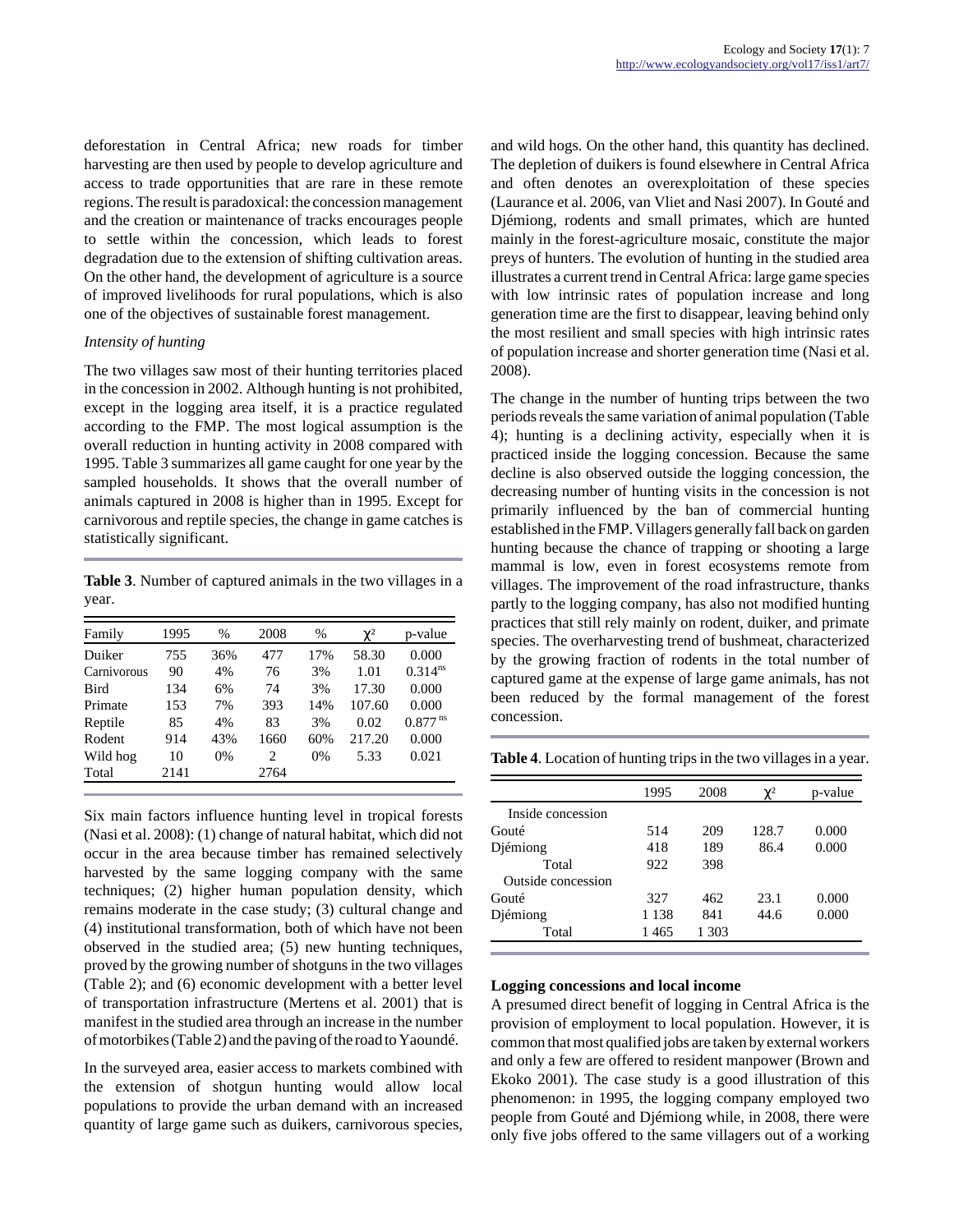|                              | Gouté  |      |        |     | Diémiong     |        |     |        |     |              |
|------------------------------|--------|------|--------|-----|--------------|--------|-----|--------|-----|--------------|
|                              | 1995   |      | 2008   |     |              | 1995   |     | 2008   |     |              |
| Type of revenue              | €      | $\%$ | €      | %   | p-value      | €      | %   | €      |     | p-value      |
| Farm incomes                 | 180.01 | 52%  | 309.79 | 51% | 0.065        | 50.94  | 23% | 183.67 | 26% | 0.000        |
| Bushmeat, timber, NTFP, fish | 23.65  | 7%   | 105.95 | 17% | 0.009        | 36.36  | 15% | 167.96 | 25% | 0.000        |
| Small business               | 46.75  | 14%  | 65.06  | 11% | 0.000        | 83.18  | 35% | 126.14 | 19% | $0.765^{ns}$ |
| Cash flows                   | 29.71  | 9%   | 16.71  | 3%  | $0.333^{ns}$ | 15.11  | 6%  | 53.66  | 8%  | 0.000        |
| Salaried (informal and       | 56.53  | 16%  | 87.64  | 15% | $0.056^{ns}$ | 39.89  | 17% | 144.52 | 21% | 0.000        |
| formal) jobs                 |        |      |        |     |              |        |     |        |     |              |
| Others (transportation,      | 7.23   | 2%   | 20.50  | 3%  | $0.526^{ns}$ | 10.13  | 4%  | 4.14   | 0%  | 0.000        |
| sundry)                      |        |      |        |     |              |        |     |        |     |              |
| Total                        | 343.89 |      | 605.65 |     |              | 235.61 |     | 680.09 |     |              |

**Table 5**. Gross annual average income per household in the two villages.

population of 250 people. This source of revenue related to forest management is far below agriculture revenues, as shown in Table 5, which presents the average annual income in 1995 and in 2008 for the households sampled in the two villages. It is calculated in Euros (1995), using an exchange rate of 656 Central African Francs for 1 Euro and a total inflation rate of consumer prices of 42.8% for the 1995-2008 period.

The major sources of revenue have significantly increased in 13 years, according to the Mann-Whitney test with a significant level of 95%. Agriculture remains the major source of income, like in the other rural regions of Cameroon (Folefack 2010). It is accompanied by a strong dependence on natural resources such as fishing at Gouté whereas informal exploitation of timber has soared at Djémiong. This configuration is typical of underdeveloped rural African economies in which direct or indirect on farm activities are predominant (Davis et al. 2009). Three factors support the growth of these rural incomes. The major factor is the growing demand for agricultural and forest products from urban consumers, i.e., for plantain, cassava, and informal timber, as from foreign buyers for cocoa. The second factor comes from an easier access to urban markets with, on one hand, the paving of the Bertoua-Yaoundé road by the state, and on the other hand, the proliferation of "Chinese motorbikes" to reach the neighboring small cities. The maintenance of the local roadway network by the logging company partly contributes to the opening up of this rural region. Last, in addition to the "Chinese motorbikes" effect, the impressive increase in the number of chainsaws played a role in the clearing of larger fields and the growth of agricultural production.

Change in income between 1995 and 2008 shows that the logging concession has not prevented enrichment of these populations although the FMP officially restricts customary access and use rights. However, with the opening of a new road, trade was facilitated and contributed to an extension of agricultural areas. In this case, the logging concession has favored local socioeconomic growth, even if the driving

factors of rural development are unrelated to forest management and policy.

## **CONCLUSION: FOREST MANAGEMENT AND LOCAL PRIVATE INITIATIVES: SOME ROOM FOR IMPROVEMENT**

Analyses conducted at the macro- and microlevels show that direct impacts of sustainable forest concessions on local livelihoods are low. On the one hand, despite the promotion of a participatory approach, local actors' involvement in the forest management process remains superficial; the integration of local knowledge and practices in the FMP is primarily formal without actual implementation on the ground. On the other hand, forest taxes paid by the operator contribute marginally to the improvement of basic infrastructure. Finally, customary rights over forest resources are little constrained by the provisions of the FMP; as a matter of fact, forest management tends to neglect the customary rights as long as they do not affect timber harvesting, which is the primary concern of the logging company.

Still, forest concessions can play a role in opening up rural areas and thus indirectly promote economic dynamics that influence the well-being of local people. The case study shows that improved market access is the result of a combination of factors, i.e., public and private investment, means of conveyance, and attractive prices of agricultural commodities, but that today it is not dominantly influenced by the logging company. However, this logging concession has overcome the threshold effect of relieving forest people from being landlocked. The positive influence of forest concession on local livelihoods can even increase if the logging firm addresses real economic opportunities for rural people. Improving basic infrastructure, as required by regulation, is useful and necessary but does not promote economic development, which rather results from productive activities. Greater complementarity is to be found by logging companies between the legal obligation to participate in building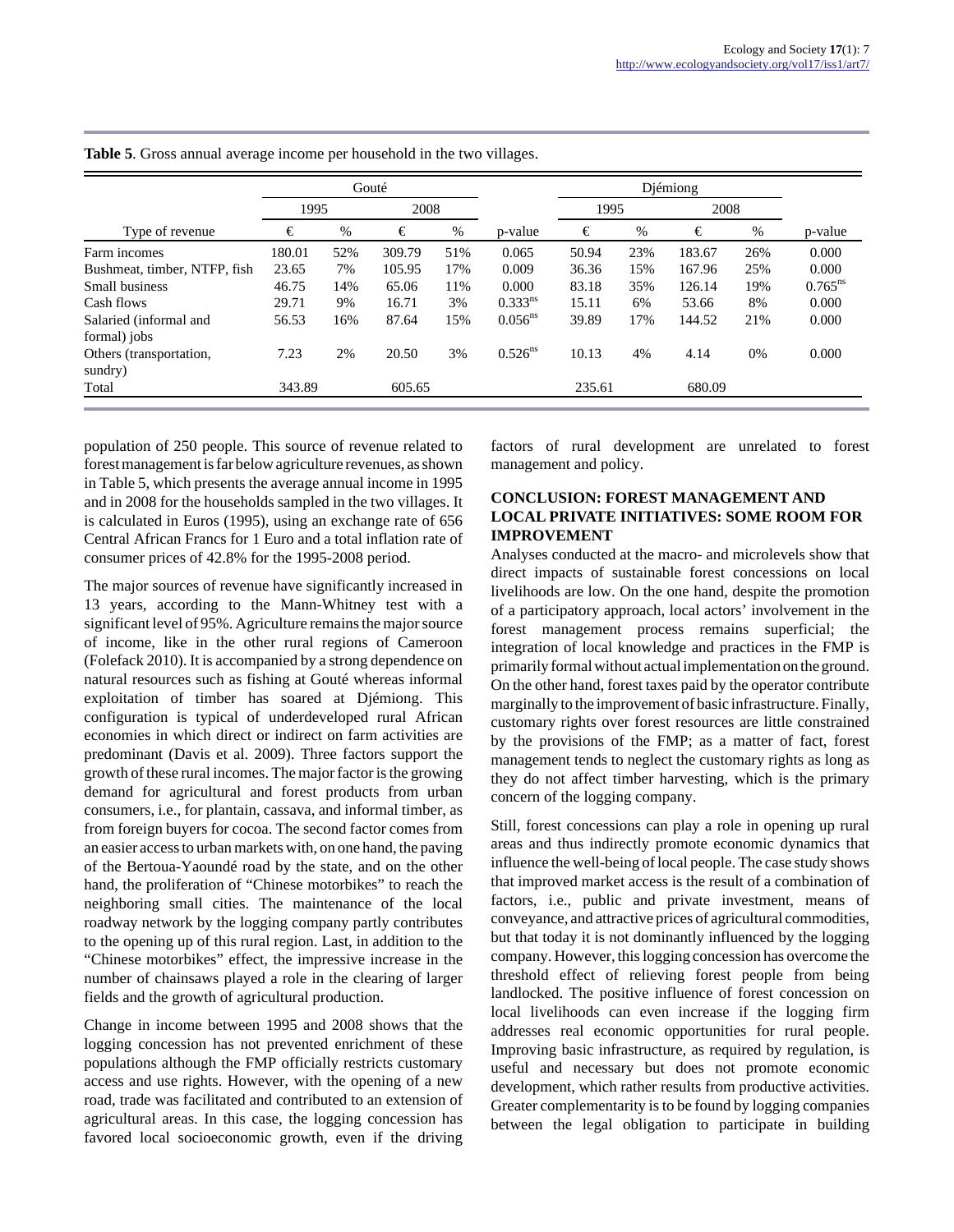community facilities and the support for productive investments that are often private and individual. In the current context of Central Africa, logging companies have three leverages to promote entrepreneurship and economic development:

- Ease of transport to markets has a direct impact on the marketing of products and on farmers' incomes, especially in remote areas. In general, people in connection with urban centers receive more information and training, which extend the development options (Ezzine de Blas et al. 2009). The concession management in Central Africa plays a major role in opening up rural areas, in conjunction with the state's efforts for the extension of its road network.
- The arrival of new production methods, i.e., techniques, crop varieties, and equipment, is rapidly changing local practices. This is generally not the result of forest management, but the logging company can facilitate their dissemination to local communities (Mayers and Vermeulen 2002).
- In the longer term, economic development requires security of forest tenures. Private individual ownership of land or resources is the greatest form of security. Community forestry is another option. The logging company can also recognize within its concession that certain social entities, i.e., community, lineage, family, and individual, have specific rights to certain resources and formally endorse their exercise (Wiersum 2000, Karsenty 2010). Securing local rights of access and use is necessary for the development of private entrepreneurship individually or collectively.

In forest areas, rural development relies on macroeconomic factors that are independent of forest policies (Sunderlin et al. 2000, Wunder 2001, Gbetnkom 2005). However, in the forest zone of Central Africa, most factors of change are influenced by the way concessions are managed; because of the scarcity of state services and the size of the forest concessions, logging companies play a key role in the development of rural areas. Until now their strategy has been to confine themselves to timber management and to comply with legal requirements regarding socioeconomic investments. The increasing pressure of population on forests and the influence of a forest certification process will lead these companies to better take into account the aspirations of local actors. The effort is not necessarily important; it deals primarily with facilitating or supporting existing economic dynamics that have a direct impact on the welfare of rural populations.

*Responses to this article can be read online at: <http://www.ecologyandsociety.org/vol17/iss1/art7/responses/>*

## **Acknowledgments:**

*This work was carried out for the project "Popular" with the financial support of the French National Research Agency under the Agriculture and Sustainable Development Programme. The authors thank two anonymous reviewers and Michel Ndoumbe Nkeng for their constructive comments on a first draft of this article.*

## **LITERATURE CITED**

Alden Wily, L. A. 2011. *A qui appartient cette terre? Le statut de la propriété foncière coutumière au Cameroun*. Rainforest Foundation, London, UK.

Assembe Mvondo, S. 2006. Forestry income management and poverty reduction: empirical findings from Kongo, Cameroon. *Development in Practice* 16(1):68-73. [http://dx.doi.org/10.10](http://dx.doi.org/10.1080/09614520500450867) [80/09614520500450867](http://dx.doi.org/10.1080/09614520500450867)

Bigombe Logo, P. 2004. *Le retournement de l'Etat forestier: l'endroit et l'envers des processus de gestion forestière au Cameroun*. Presses de l'UCAC, Yaoundé, Cameroon.

Brown, K., and F. Ekoko. 2001. Forest encounters: synergy among agents of forest change in Southern Cameroon. *Society and Natural Resources* 14(4):269-290. [http://dx.doi.org/10.10](http://dx.doi.org/10.1080/08941920151080219) [80/08941920151080219](http://dx.doi.org/10.1080/08941920151080219)

Cailliez, F. 1991. L'aménagement des forêts tropicales. *Bois et Forêts des Tropiques* 227:18-23.

Carrière, S. M. 2002. L'abattage sélectif: une pratique agricole ancestrale au service de la régénération forestière. *Bois et Forêts des Tropiques* 272(2):45-62.

Cerutti, P. O., L. Tacconi, R. Nasi, and G. Lescuyer. 2011. Legal vs. certified timber: preliminary impacts of forest certification in Cameroon. *Forest Policy and Economics* 13 (3):184-190. <http://dx.doi.org/10.1016/j.forpol.2010.11.005>

Chambers, R., and G. R. Conway. 1992. *Sustainable rural livelihoods: practical concepts for the 21st Century.* Institute for Development Studies, Discussion Paper 296, Brighton, UK.

Collas de Chatelperron, P. 2005. Gestion participative des forêts de production au Cameroun. *Bois et Forêts des Tropiques* 283:51-63.

Coquery-Vidrovitch, C. 2001. *Le Congo au temps des grandes compagnies concessionnaires.* Second edition. Mondes d'Outre Mer, Paris, France.

Counsell, S. 2007. For richer, for poorer: logging and livelihoods in the Congo Basin. Pages 107-114 *in* S. Counsell, C. Long, and S. Wilson, editors. *Concessions to poverty - the environmental, social and economic impacts of industrial*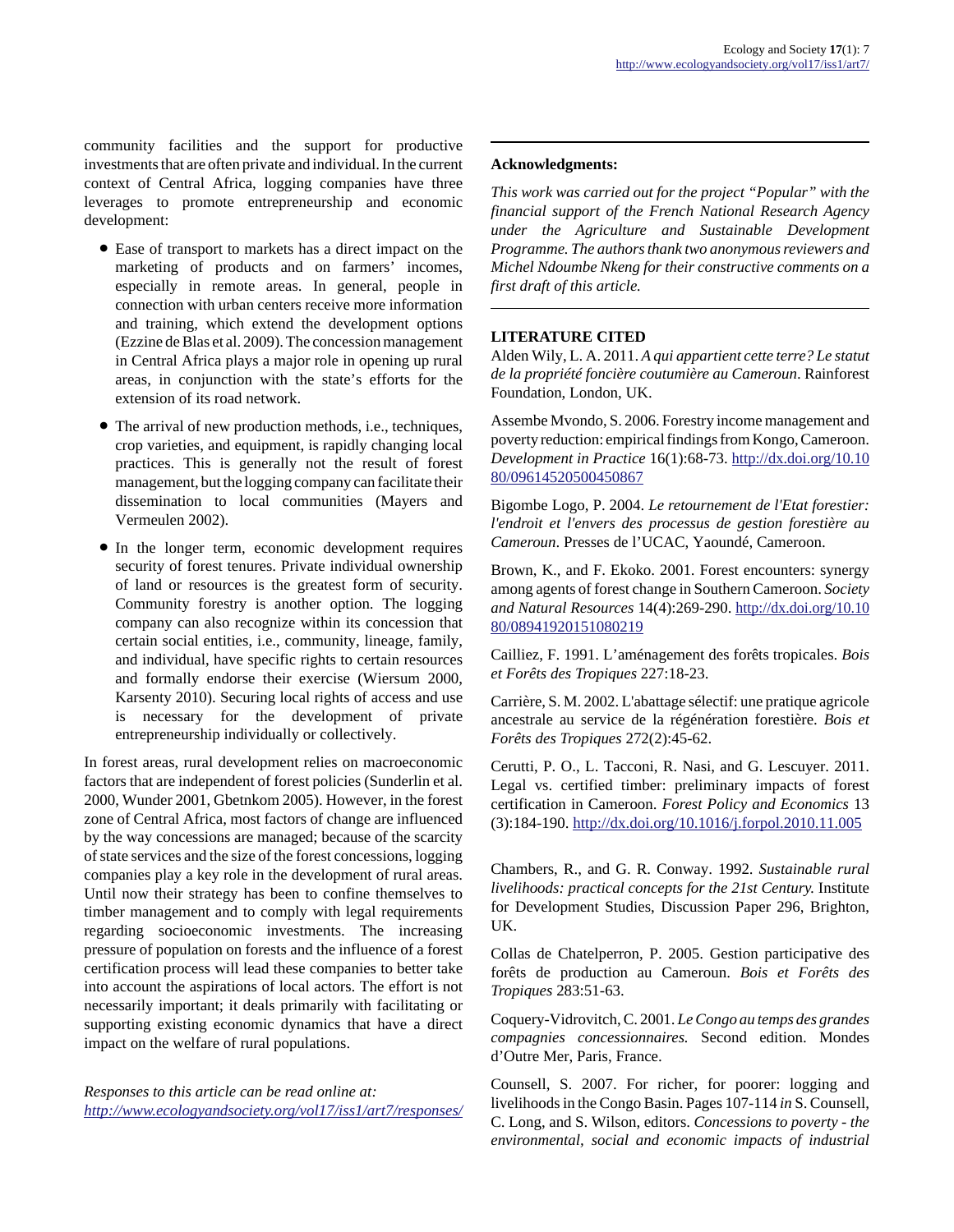*logging concessions in Africa's rainforests.* Rainforest Foundation, London, UK.

Davis, B., P. Winters, G. Carletto, K. Covarrubias, E. Quiñones, A. Zezza, K. Stamoulis, C. Azzarri, and S. DiGiuseppe. 2009. A cross-country comparison of rural income generating activities. *World Development* 38 (1):48-63. <http://dx.doi.org/10.1016/j.worlddev.2009.01.003>

de Wasseige, C., D. Devers, P. de Marcken, R. Eba'a Atyi, R. Nasi, and P. Mayaux, editors. 2009. *Les forêts du Bassin du Congo. Etat des Forêts 2008.* European Union Publication Office, Brussels, Belgium.

Delvingt, W., M. Dethier, P. Auzel, and P. Jeanmart. 2001. La chasse villageoise Badjoué, gestion coutumière durable ou pillage de la ressource gibier? Pages 65-92 *in* W. Delvingt, editor. *La forêt des hommes. Terroirs villageois en forêt tropicale africaine*. Presses agronomiques de Gembloux, Gembloux, Belgium.

Delvingt, W., and G. Lescuyer. 2007. Certification et gestion forestière: Enjeux et perspectives pour les forêts du bassin du Congo. Pages 62-67 *in* C. Croizier, and T. Tréfon, editors. *Quel avenir pour les forêts de la République Démocratique du Congo ? Instruments et mécanismes innovants pour une gestion durable des forêts*. Coopération Technique Belge, Brussels, Belgium.

Diaw, M. C. 1997. *Si, Nda bot and Ayong. Shifting cultivation, land uses and property rights in southern Cameroon.* ODI Rural Development Forestry Network, 21e, London, UK.

Diaw, M. C., and P. R. Oyono. 1998. Dynamiques et représentations des espaces forestiers au sud-Cameroun. *Arbres, Forêts et Communautés Rurales* 15&16:36-43.

Endamana, D., A. K. Boedhihartono, B. Bokoto, L. Defo, A. Eyebe, C. Ndikumagenge, Z. Nzooh, M. Ruiz-Pérez, and J. Sayer. 2010. A framework for assessing conservation and development in a Congo Basin Forest Landscape. *Tropical Conservation Science* 3(3):262-81.

Ezzine de Blas, D., M. Ruiz-Pérez, J. A. Sayer, G. Lescuyer, R. Nasi, and A. Karsenty. 2009. External influences on and conditions for community logging management in Cameroon. *World Development* 37(2):445-456. [http://dx.doi.org/10.1016/](http://dx.doi.org/10.1016/j.worlddev.2008.03.011) [j.worlddev.2008.03.011](http://dx.doi.org/10.1016/j.worlddev.2008.03.011)

Folefack, D. P. 2010. Pauvreté et répartition des revenus en zone cacaoyère du Cameroun. *Tropicultura* 28(1):5-9.

Gbetnkom, D. 2005. Deforestation in Cameroon: immediate causes and consequences. *Environment and Development Economics* 10(4):557-572. [http://dx.doi.org/10.1017/S135577](http://dx.doi.org/10.1017/S1355770X05002330) [0X05002330](http://dx.doi.org/10.1017/S1355770X05002330)

Hanley, N., J. F. Shogren, and B. White. 1994. *Environmental economics in theory and practice.* MacMillan, London, UK.

Hoare, A. L. 2007. *Integrating local peoples' land use strategies with forest management practices in Central Africa.* Rainforest Foundation, London, UK.

Karsenty, A. 1999. Vers la fin de l'Etat forestier? Appropriation des espaces et partage de la rente forestière au Cameroun. *Politique Africaine* (75):147-61.

Karsenty, A. 2010. La responsabilité sociale et environnementale des entreprises concessionnaires. Pages 35-55 *in* D. V. Joiris and P. Bigombe Logo, editors. *Gestion participative des forêts d'Afrique centrale: un modèle à l'épreuve de la réalité.* Quae, Versailles, France.

Karsenty, A., C. Jégou, and B. Singer. 2008. *Social policies of forest concessionaires in West and Central Africa.* Rights and Resources Initiative, Washington, D.C., USA.

Karsenty, A., L. Mendouga Mébenga, and A. Pénelon. 1997. Spécialisation des espaces ou gestion intégrée des massifs forestiers. *Bois et Forêts des Tropiques* 251(1):43-54.

Laurance, W. F., B. M. Croes, L. Tchignoumba, S. A. Lahm, A. Alonso, M. E. Lee, P. Campbell, and C. Ondzeano. 2006. Impacts of roads and hunting on Central African rainforest mammals. *Conservation Biology* 20(4):1251-61. [http://dx.doi.](http://dx.doi.org/10.1111/j.1523-1739.2006.00420.x) [org/10.1111/j.1523-1739.2006.00420.x](http://dx.doi.org/10.1111/j.1523-1739.2006.00420.x)

Le Roy, E., A. Karsenty, and A. Bertrand. 1996. *La sécurisation foncière en Afrique. Pour une gestion viable des ressources renouvelables*. Karthala, Paris, France.

Lescuyer, G. 2000. *Evaluation économique et gestion viable de la forêt tropicale. Réflexion sur un mode de coordination des usages d'une forêt de l'est-Cameroun.* Dissertation. Ecole des Hautes Etudes en Sciences Sociales, Paris, France.

Lescuyer, G. 2006. Formes d'action collective pour la gestion locale de la forêt camerounaise: organisations "modernes" ou institutions "traditionnelles"? *VertigO* 6(3). [online] URL: <http://vertigo.revues.org/index8029.html>

Lescuyer, G. 2007. Livelihoods and the adaptive application of the law in the forests of Cameroon. Pages 167-190 *in* L. Tacconi, editor. *Illegal logging: law enforcement, livelihoods and the timber trade.* Earthscan, London, UK.

Lescuyer, G., and A. Emerit. 2005. Utilisation de l'outil cartographique par les acteurs locaux pour la gestion concertée d'une forêt au sud du Cameroun. *Cahiers Agriculture* 14 (2):225-232.

Lescuyer, G., H. Ngoumou Mbarga, and P. Bigombe Logo. 2008. Use and misuse of forest income by rural communities in Cameroon. *Forests, Trees and Livelihoods* 18:291-304.

Long, C. 2007. Land rights and forests: the impact of the concession system. Pages 21-25 *in* S. Counsell, C. Long, and S. Wilson, editors. *Concessions to poverty - the environmental, social and economic impacts of industrial logging concessions in Africa's rainforests.* Rainforest Foundation, London, UK.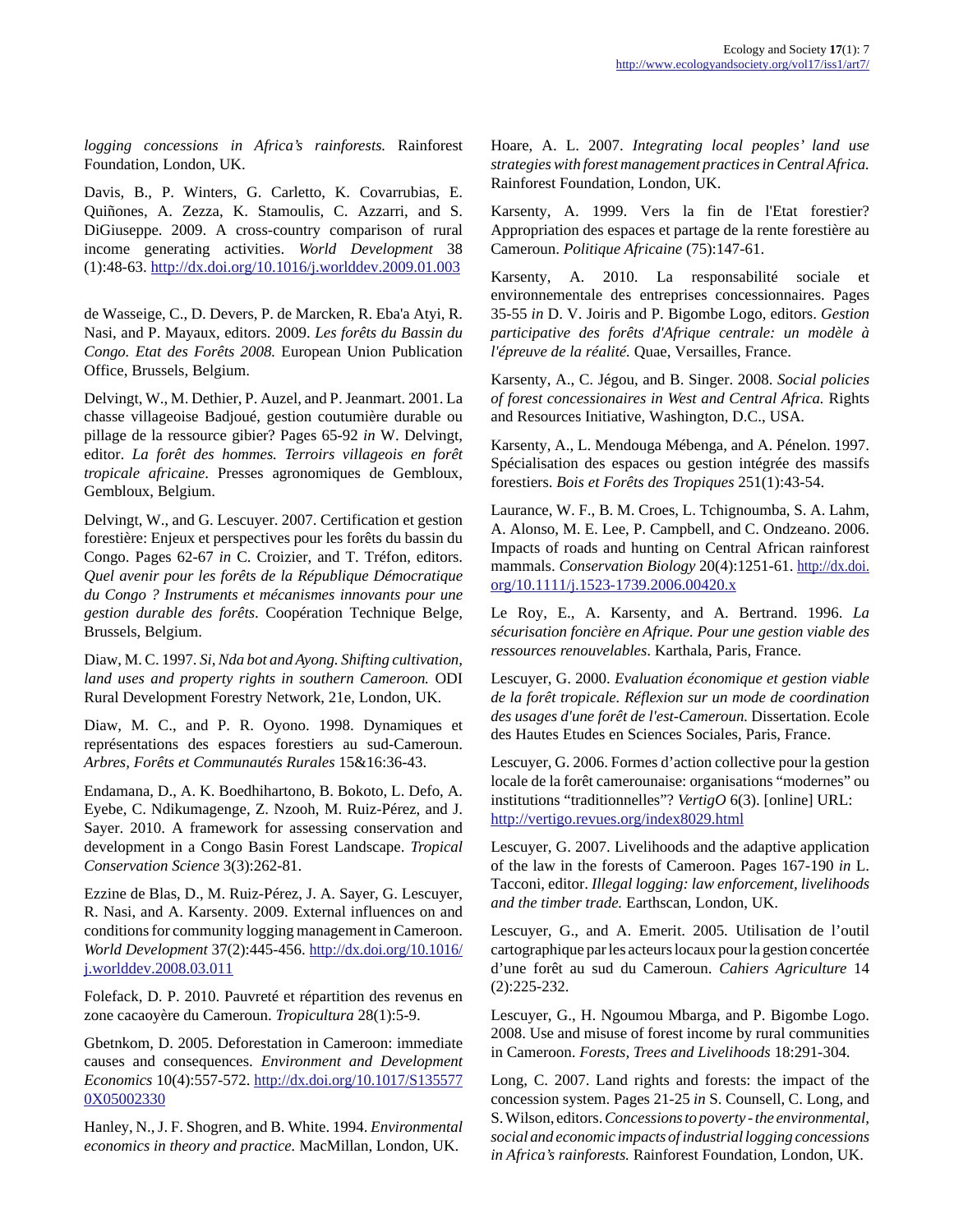Mayers, J., and S. Bass. 2004. *Policy that works for forests and people. Real prospects for governance and livelihoods.* International Institute for Environment and Development, London, UK.

Mayers, J., and S. Vermeulen. 2002. *Company-community forestry partnerships. Frow raw deals to mutual gains?* International Institute for Environment and Development, Instruments for Sustainable Private Sector Forestry Series, London, UK.

Mbairamadji, J. 2009. De la décentralisation de la gestion forestière à une gouvernance locale des forêts communautaires et des redevances forestières au Sud-Est Cameroun. *VertigO* 9(1). <http://dx.doi.org/10.4000/vertigo.8614>

Mertens, B., E. Forni, and E. F. Lambin. 2001. Prediction of the impact of logging activities on forest cover: a case-study in the East Province of Cameroon. *Journal of Environmental Management* 62(1):21-36. [http://dx.doi.org/10.1006/jema.200](http://dx.doi.org/10.1006/jema.2001.0417) [1.0417](http://dx.doi.org/10.1006/jema.2001.0417)

Molnar, A., P. Mbile, S. Bandiaki, R. Kozak, K. Canby, and M. France. 2010. *Small scale, large impacts. Transforming Central and West African forest industry and trade to improve sustainable development, growth and governance.* Rights and Resources Initiative, Washington, D.C., USA.

Morrison, K., P. O. Cerutti, P. R. Oyono, and M. Steil. 2009. *Broken promises: forest revenue-sharing in Cameroon.* World Resources Institute, Washington, D.C., USA.

Nasi, R., D. Brown, D. Wilkie, E. Bennett, C. Tutin, G. van Tol, and T. Christophersen. 2008. *Conservation and use of wildlife-based resources: the bushmeat crisis.* Secretariat of the Convention on Biological Diversity, Montreal, Quebec, Canada.

Nasi, R., B. Cassagne, and A. Billand. 2006. Forest management in Central Africa: where are we? *International Forestry Review* 8(1):14-20. <http://dx.doi.org/10.1505/ifor.8.1.14>

Nguinguiri, J. C. 1999. *Les approches participatives dans la gestion des écosystèmes forestiers d'Afrique centrale: Revue des initiatives existantes.* Center for International Forestry Research, Occasional Paper No. 23, Bogor, Indonesia.

Oyono, P. R. 2004. One step forward, two steps back? Paradoxes of natural resources management decentralisation in Cameroon. *Journal of Modern African Studies* 42 (1):91-111. <http://dx.doi.org/10.1017/S0022278X03004488>

Oyono, P. R. 2005. Profiling local-level outcomes of environmental decentralizations: the case of Cameroon's forests in the Congo Basin. *Journal of Environment and Development* 14(2):1-21.

Oyono, P. R., J. C. Ribot, and A. M. Larson. 2006. *Green and black gold in rural Cameroon: natural resources for local governance, justice and sustainability.* World Resources Institute, Environmental Governance in Africa Working Paper 22, Washington, D.C., USA.

Panayotou, T., and P. Ashton. 1992. *Not by timber alone: economics and ecology for sustaining tropical forests.* Island Press, Washington, D.C., USA.

Robiglio, V. 2008. *Beyond slash and burn: Landscape ecology of shifting cultivation in Southern Cameroon.* Dissertation. Bangor University, UK.

Ruiz-Pérez, M., D. Ezzine de Blas, R. Nasi, J. A. Sayer, M. Sassen, C. Angoué, N. Gami, O. Ndoye, G. Ngono, J. C. Nguinguiri, D. Nzala, B. Toirambe, and Y. Yalibanda. 2005. Logging in the Congo Basin: a multi-country characterization of timber companies. *Forest Ecology and Management* 214 (1-3):221-236.<http://dx.doi.org/10.1016/j.foreco.2005.04.020>

Sayer, J. A., B. Campbell, L. Petheram, M. Aldrich, M. Ruiz-Pérez, D. Endamana, Z. L. Nzooh Dongmo, L. Defo, S. Mariki, N. Doggart, and N. Burgess. 2007. Assessing environment and development outcomes in conservation landscapes. *Biodiversity and Conservation* 16(9):2677-2694. [http://dx.doi.](http://dx.doi.org/10.1007/s10531-006-9079-9) [org/10.1007/s10531-006-9079-9](http://dx.doi.org/10.1007/s10531-006-9079-9)

Schlager, E., and E. Ostrom. 1992. Property-rights regimes and natural resources: a conceptual analysis. *Land Economics* 68(3):249-262. <http://dx.doi.org/10.2307/3146375>

Scoones, I. 1998. *Sustainable rural livelihoods: a framework for analysis.* Institute for Development Studies, Working Paper No. 72, Brighton, UK.

Singer, B., and A. Karsenty. 2008. Can concessions be justified? A multidisciplinary perspective from Africa and beyond. *Journal of Sustainable Forestry* 27(3):224-245. [http:](http://dx.doi.org/10.1080/10549810802256205) [//dx.doi.org/10.1080/10549810802256205](http://dx.doi.org/10.1080/10549810802256205)

Sunderlin, W., O. Ndoye, H. Bikié, N. Laporte, B. Mertens, and J. Pokam. 2000. Economic crisis, small-scale agriculture, and forest cover change in southern Cameroon. *Environmental Conservation* 27(3):284-290. [http://dx.doi.org/10.1017/S0376](http://dx.doi.org/10.1017/S0376892900000321) [892900000321](http://dx.doi.org/10.1017/S0376892900000321)

Takforyan, A. 2001. *Chasse villageoise et gestion locale de la faune sauvage en Afrique. Une étude de cas dans une forêt de l'Est-Cameroun.* Dissertation. Ecole des Hautes Etudes en Sciences Sociales, Paris, France.

Topa, G., A. Karsenty, C. Mégevand, and L. Debroux. 2009. *Forêts tropicales humides du Cameroun. Une décennie de réformes.* World Bank, Washington, D.C., USA.